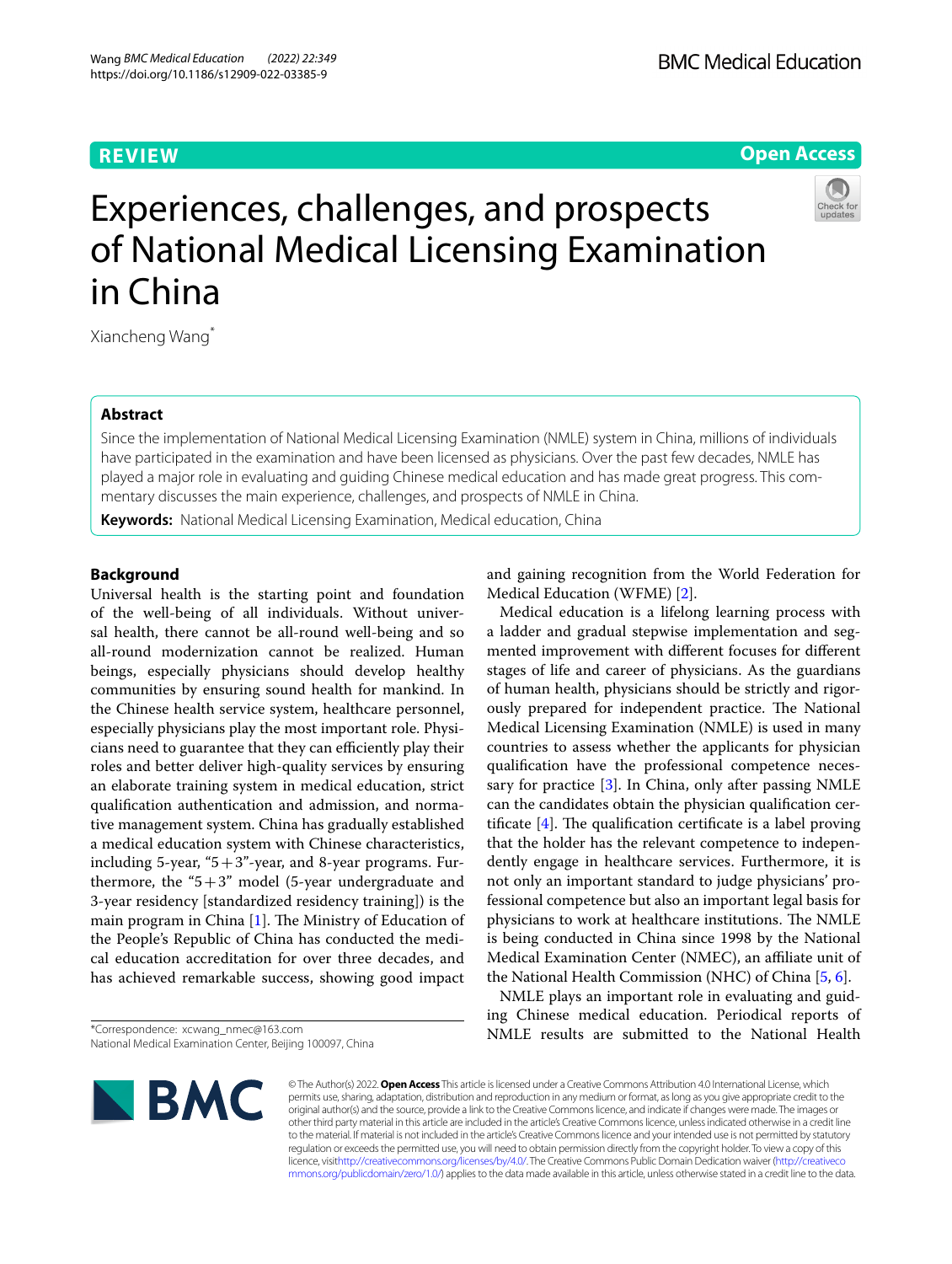Commission (NHC) and the Ministry of Education as a reference for decision making. Further, examination results can also be referred back to medical schools and examinees for review so as to help schools improve their teaching and overcome the shortcomings of examinees. The NMLE results are also an important indicator for evaluating medical education quality. If the passing rates of NMLE in one medical school were less than 50% in the recent 3 years, this school will be not eligible to participate in accreditation. Furthermore, the passing rate is also an important reference for getting the accreditation conclusions of medical schools [[2](#page-3-1), [7](#page-3-6)]. Moreover, the NMLE syllabus is one of the signifcant guidelines for conducting education program in medical schools [\[8](#page-3-7)]. This commentary summarizes the characteristics and achievements of NMLE in China. It also discusses the main experiences, challenges, and prospects of NMLE.

#### **Development and achievements of NMLE in China**

In June 1998, the People's Republic of China law on Medical Practitioners was promulgated to legalize the NMLE. Furthermore, NHC was held responsible for the implementation of the NMLE system  $[4]$  $[4]$ . The current NMLE consists of two components, the clinical skill examination and the comprehensive medical knowledge examination. The clinical skill examination adopts a 3-station procedure to assess the ability of clinical reasoning, physical examination, and basic clinical operation. The comprehensive medical knowledge examination consists of 600 multiple-choice questions (MCQs), assessing knowledge on basic sciences, clinical medicine, medical humanism, and preventive medicine.

The first ever clinical skill examination of NMLE was held in September 1999. In November of the same year, the frst comprehensive medical knowledge examination was held simultaneously at nearly 400 examination centers in 31 examination locations. Since 2001, the clinical skill examination has been administered in July each year, and comprehensive medical knowledge examination has been held nationwide in September each year. The number of candidates appearing for NMLE is large and has increased each year. Since the implementation of this system, more than 13 million individuals have participated in the NMLE and more than 4 million have been licensed as physicians [[9\]](#page-3-8). In 2020, there were a total of 600 examination sites for the comprehensive medical knowledge examination. The passing rates for the clinical skill examination and comprehensive medical knowledge examination among medical students who appeared for NMLE for the frst time in 2020 were 88.98 and 72.5%, respectively.

At the same time, the quality of the physicians' team has undergone tremendous improvement. NMLE can ensure better quality of admission of physicians and promote reforms in Chinese medical education. There are some experiences of continuous improvement and development of Chinese NMLE, which may have implications for the international community. The first is that Chinese NMLE has efective organizational mechanisms. More specifcally, the leadership and organizational structure of NMLE are relatively strong and complete. The director of NHC is the committee director of NMLE. Besides, the directors of provincial and civic health commissions act as group leaders and chief examiners of NMLE. There are some relatively impeccable laws and regulations, such as Law of the People's Republic of China on Medical Practitioner, Interim Measures of NMLE, Implementation Plan of NMLE, Measures of Handling the Irregularities in NMLE, and Contingency Plan of NMLE, which have been systematically implemented to guarantee the efectiveness of NMLE. In terms of organizational structure, examination districts and testing centers take the grading and administrative responsibility for the organization and implementation of the examination. Moreover, a series of working teams including item development team, examiner team, test management team, information technology team, and research team have been established, providing a strong workforce for NMLE.

In addition, evidence-based reforms and innovations have constantly been made in NMLE. NMEC has gathered a national medical education assessment expert team and funded research projects continuously to improve NMLE. Research on physician's competence, phased examination, and examination syllabus design based on their competence, test prediction and equation, test validity and reliability, as well as examination fairness have all been conducted [[10,](#page-3-9) [11](#page-3-10)]. According to the national admission guidelines on physicians, the examination syllabus was defned and the qualifcation criteria were confrmed. Besides, it also perfected and fne-tuned the best format of medical examinations, embodied humane guidance, and highlighted the orientation of competence [[12](#page-3-11)]. Furthermore, information technology has been applied in NMLE in the past few years. The NMLE has been conducted via computerized modes and a sound information sharing platform has been established. Besides that, the information system of examination management, item bank system, computer test system, and computer-based case simulations system of NMLE have been developed and successfully implemented.

## **Main challenges and prospects of NMLE in China**

Although these improvements and developments have been achieved, some challenges faced by China's current NMLE system should also be addressed. Compared with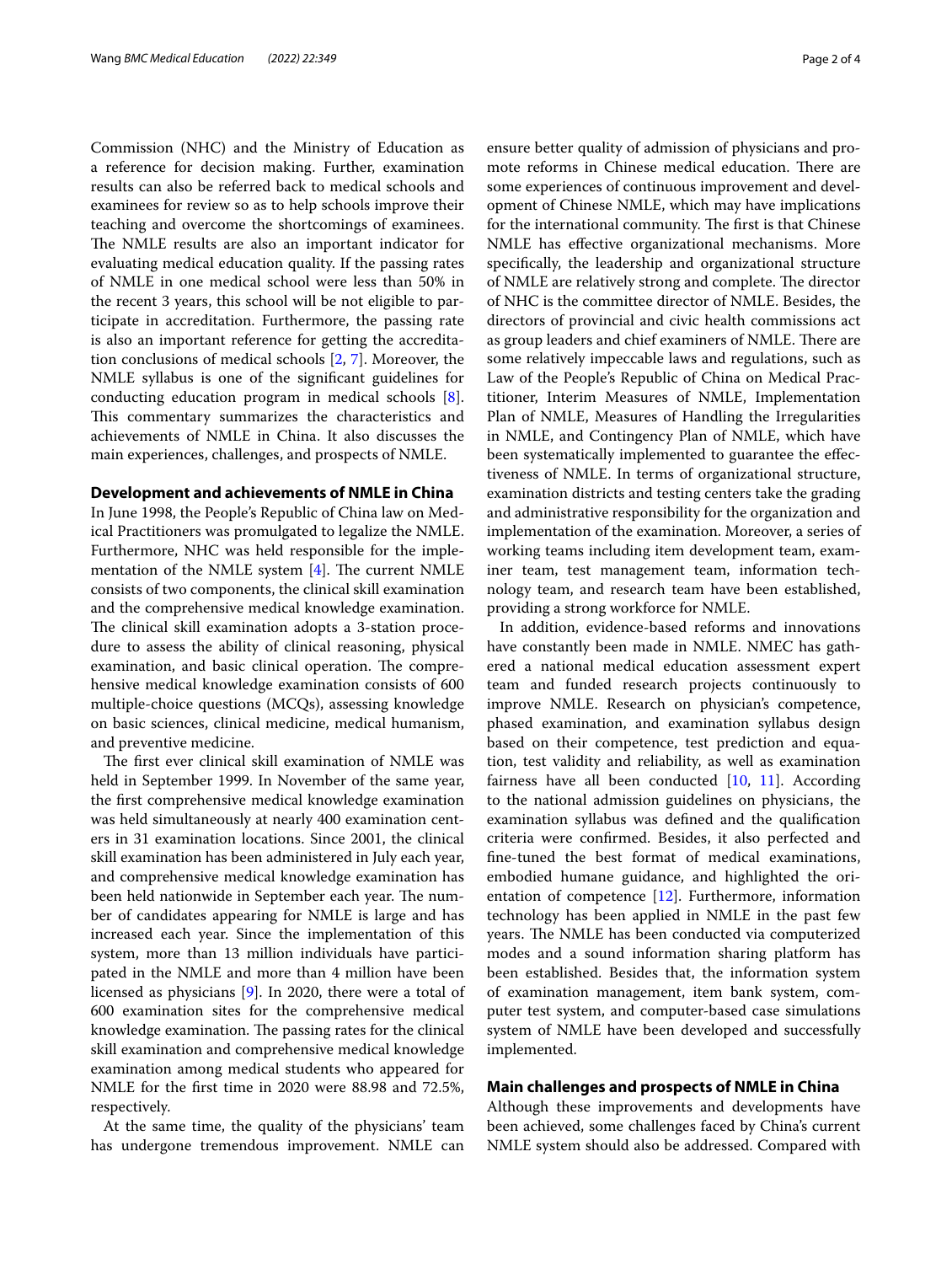the medical licensing examination of other countries, the component covering the medical humanities (including medical psychology, ethics, and regulation) in NMLE is lower. Similarly, preventive medicine only accounts for 8–10% of the examination syllabus. Furthermore, it might be slightly difficult to assess the competency of examinees' professionalism, communication skills, and patient care comprehensively by this examination. In addition, the assessment of clinical reasoning ability is not sufficient. Furthermore, the proportion of integrated questions covering both of basic sciences and clinical knowledge is not enough in NMLE.

In accordance with the requirements of the new era and prompt examination results, medical education should improve further and it should pay more attention to the following points.

- 1. Medical schools should have well-trained teachers, authoritative and innovative teaching materials, high-quality teaching in hospitals, support with suffcient fnances and capable managers who have relevant skill sets to further medical education. Medical students should have a heart of benevolence, take interest in medicine, and spend their entire career in medicine.
- 2. There is an urgent need to encourage medical students to develop morality, high standards, and professionalism in medical education. During the whole process of medical education, priority needs to be accorded to humane medical education and to training physicians with enough knowledge and medical humanism, competence, and professionalism of having reverence for life, healing the wounded and rescuing the dying, and being willing to dedicate their lives for others with social and human welfare zeal. While laying a foundation, medical education for undergraduate students needs to pay attention to the integrity and systematisms of the professional knowledge of medicine. It is necessary to have an organic conformity with regard to various subjects including medical humanism, basic sciences, preventive medicine, clinical medicine, and rehabilitation medicine. Medical education in China needs to embody the principle that the basic sciences are the foundation of clinical medicine and realize the integration of basic and clinical knowledge. In addition, it needs to give expression to overall thinking, broaden the concepts of general medical practice, refect prevention frst, complete the dynamic integration of prevention and cure, demonstrate that humanity is the foundation, and complete an organic integration of humanity and medicine. Medical education should ensure professional competence as the orientation, have edu-

cational objectives, and develop a problem-solving approach among students.

- 3. Medical education further needs to enhance practical teaching and improve the clinical practice competence. Orderly arrangement and gradual deepening of knowledge should be followed during experiment teaching, simulation teaching, and clinical teaching. Medical education needs to include early and repeated clinic multiple times and build systematic clinical thinking. The basic clinical operation skills should be mastered and the concept of medical humanism should also be integrated into medical education and practice.
- 4. It needs to enhance awareness about public health security. Public health can be considered as population medicine. Public health security involves not only human health but also the national safety and social stability. Prevention is the most economic and efective healthcare strategy, and public health security needs common prevention. It would be a prudent decision to form the idea of prevention frst, establish the concept of comprehensive healthcare and integrate prevention, treatment, and health protection.
- 5. It needs to absorb the essence of human medicine. Traditional medicine is also an important component of medical science. Both Eastern and Western countries have inherited and developed it. The education system thus needs to consider health as the core concern, and have a dynamic integration of modern medicine and traditional medicine to learn from the strong points of both and offset the weakness, thus bringing advantage to the community and entire public and together coping with diseases and injuries.
- 6. It needs to reinforce international cooperation. Diseases are a common enemy of all human beings and health is a common pursuit of entire humankind. The physicians act as the guardians of human health. Medical education worldwide should have a common dream and pursuit, build medical education standards with common medical values and diferent national characteristics, promote the development and prosperity of global medical education, make better contributions to the health of humans, and raise the professional standards in China.

To better facilitate medical education development in China, some reforms will be undertaken in NMLE in the future. For the clinical skill examination, more stations should be added to better simulate real clinical settings. The content should cover more medical humanities to comprehensively assess the competency of professionalism, communication skills, and patient care. In addition, computer-based case simulation (CCS)